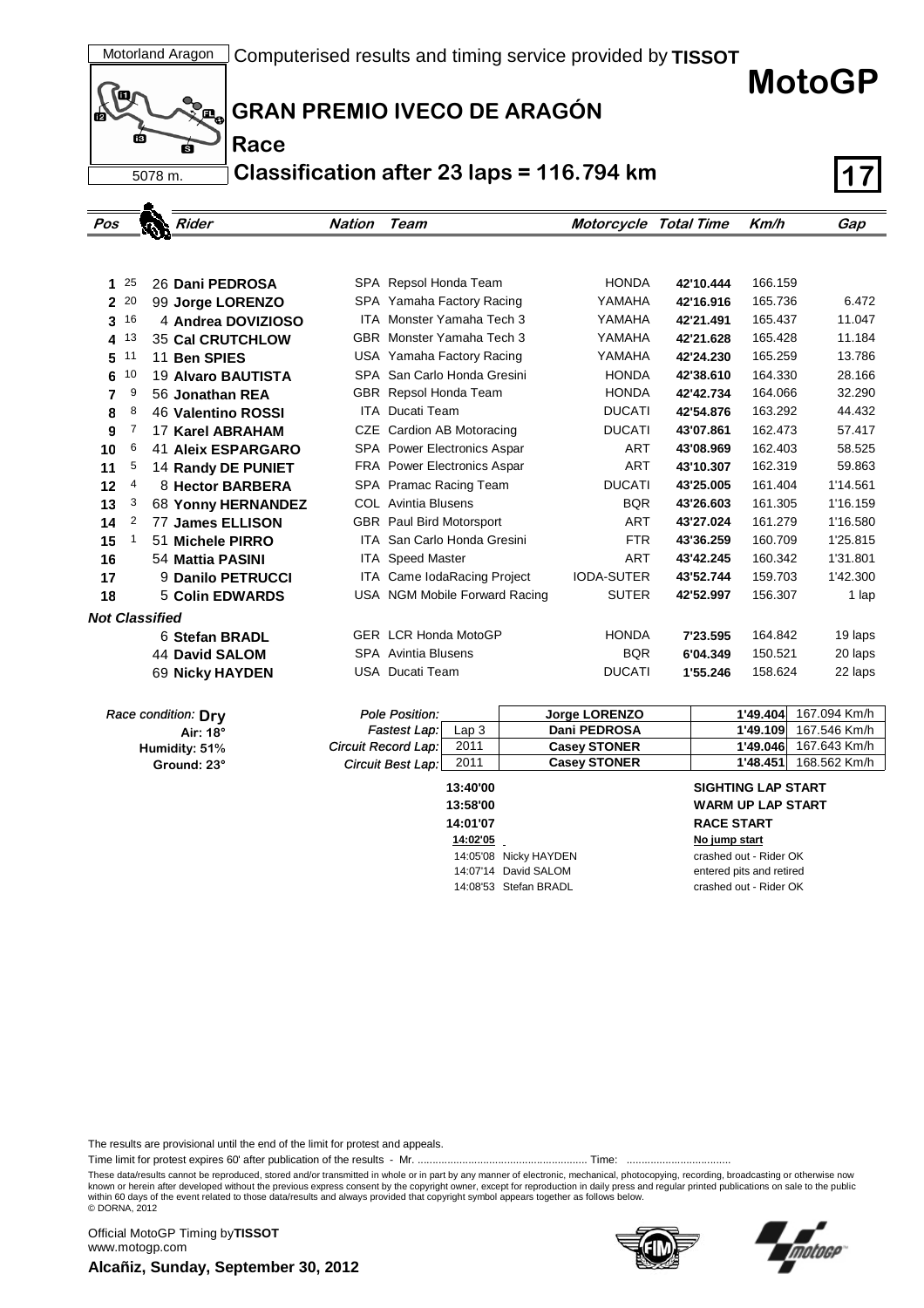**Moto2**



**Race**

**GRAN PREMIO IVECO DE ARAGÓN**

**Classification after 21 laps = 106.638 km 17**

| Pos                   |              | Rider                    | <b>Nation</b> | Team                                 | <b>Motorcycle Total Time</b> |           | Km/h    | Gap      |
|-----------------------|--------------|--------------------------|---------------|--------------------------------------|------------------------------|-----------|---------|----------|
|                       |              |                          |               |                                      |                              |           |         |          |
|                       |              |                          |               |                                      |                              |           |         |          |
| 125                   |              | <b>40 Pol ESPARGARO</b>  |               | SPA Pons 40 HP Tuenti                | <b>KALEX</b>                 | 40'25.260 | 158.290 |          |
| $\mathbf{2}$          | 20           | 93 Marc MARQUEZ          |               | SPA Team CatalunyaCaixa Repsol       | <b>SUTER</b>                 | 40'26.707 | 158.196 | 1.447    |
| 3                     | 16           | <b>45 Scott REDDING</b>  |               | GBR Marc VDS Racing Team             | <b>KALEX</b>                 | 40'27.003 | 158.177 | 1.743    |
| 4                     | 13           | 29 Andrea IANNONE        |               | ITA Speed Master                     | SPEED UP                     | 40'27.085 | 158.171 | 1.825    |
| 5                     | 11           | 38 Bradley SMITH         |               | GBR Tech 3 Racing                    | TECH <sub>3</sub>            | 40'27.453 | 158.147 | 2.193    |
| 6                     | 10           | 5 Johann ZARCO           |               | FRA JIR Moto2                        | <b>MOTOBI</b>                | 40'28.259 | 158.095 | 2.999    |
| 7                     | 9            | 3 Simone CORSI           |               | ITA Came IodaRacing Project          | <b>FTR</b>                   | 40'29.577 | 158.009 | 4.317    |
| 8                     | 8            | 81 Jordi TORRES          |               | SPA Mapfre Aspar Team Moto2          | <b>SUTER</b>                 | 40'30.375 | 157.957 | 5.115    |
| 9                     | 7            | 71 Claudio CORTI         |               | <b>ITA Italtrans Racing Team</b>     | KALEX                        | 40'30.779 | 157.931 | 5.519    |
| 10                    | 6            | 95 Anthony WEST          |               | AUS QMMF Racing Team                 | <b>SPEED UP</b>              | 40'30.891 | 157.924 | 5.631    |
| 11                    | 5            | <b>12 Thomas LUTHI</b>   |               | <b>SWI</b> Interwetten-Paddock       | <b>SUTER</b>                 | 40'31.111 | 157.910 | 5.851    |
| 12                    | 4            | 80 Esteve RABAT          |               | SPA Pons 40 HP Tuenti                | KALEX                        | 40'31.808 | 157.864 | 6.548    |
| 13                    | 3            | 18 Nicolas TEROL         |               | SPA Mapfre Aspar Team Moto2          | <b>SUTER</b>                 | 40'32.809 | 157.799 | 7.549    |
| 14                    | 2            | 63 Mike DI MEGLIO        |               | FRA Kiefer Racing                    | KALEX                        | 40'39.335 | 157.377 | 14.075   |
| 15                    | $\mathbf{1}$ | 77 Dominique AEGERTER    |               | SWI Technomag-CIP                    | <b>SUTER</b>                 | 40'42.582 | 157.168 | 17.322   |
| 16                    |              | <b>36 Mika KALLIO</b>    |               | FIN Marc VDS Racing Team             | KALEX                        | 40'42.650 | 157.164 | 17.390   |
| 17                    |              | 49 Axel PONS             |               | SPA Pons 40 HP Tuenti                | KALEX                        | 40'42.752 | 157.157 | 17.492   |
| 18                    |              | 60 Julian SIMON          |               | SPA Blusens Avintia                  | <b>SUTER</b>                 | 40'43.097 | 157.135 | 17.837   |
| 19                    |              | 92 Alex MARIÑELARENA     |               | SPA Targo Bank CNS Motorsport        | <b>SUTER</b>                 | 40'55.839 | 156.320 | 30.579   |
| 20                    |              | 23 Marcel SCHROTTER      |               | GER Desguaces La Torre SAG           | <b>BIMOTA</b>                | 40'58.008 | 156.182 | 32.748   |
| 21                    |              | 84 Steven ODENDAAL       |               | RSA Arguiñano Racing Team            | AJR                          | 40'58.139 | 156.173 | 32.879   |
| 22                    |              | 8 Gino REA               |               | <b>GBR</b> Federal Oil Gresini Moto2 | <b>SUTER</b>                 | 40'58.531 | 156.148 | 33.271   |
| 23                    |              | <b>72 Yuki TAKAHASHI</b> |               | JPN NGM Mobile Forward Racing        | <b>FTR</b>                   | 40'59.571 | 156.082 | 34.311   |
| 24                    |              | 75 Tomoyoshi KOYAMA      |               | JPN Technomag-CIP                    | <b>SUTER</b>                 | 41'01.823 | 155.940 | 36.563   |
| 25                    |              | 14 Ratthapark WILAIROT   |               | THA Thai Honda PTT Gresini Moto2     | <b>SUTER</b>                 | 41'03.521 | 155.832 | 38.261   |
| 26                    |              | 57 Eric GRANADO          |               | BRA JIR Moto2                        | <b>MOTOBI</b>                | 41'21.280 | 154.717 | 56.020   |
| 27                    |              | 82 Elena ROSELL          |               | SPA QMMF Racing Team                 | SPEED UP                     | 41'42.462 | 153.407 | 1'17.202 |
| 28                    |              | <b>20 Jesko RAFFIN</b>   |               | <b>SWI GP Team Switzerland</b>       | KALEX                        | 41'42.930 | 153.378 | 1'17.670 |
| 29                    |              | 10 Marco COLANDREA       |               | SWI SAG Team                         | <b>FTR</b>                   | 41'43.623 | 153.336 | 1'18.363 |
| 30                    |              | 30 Takaaki NAKAGAMI      |               | JPN Italtrans Racing Team            | KALEX                        | 41'49.504 | 152.977 | 1'24.244 |
| 31                    |              | 22 Alessandro ANDREOZZI  |               | ITA S/Master Speed Up                | SPEED UP                     | 41'50.413 | 152.921 | 1'25.153 |
| <b>Not Classified</b> |              |                          |               |                                      |                              |           |         |          |
|                       |              | 19 Xavier SIMEON         |               | BEL Tech 3 Racing                    | TECH <sub>3</sub>            | 5'54.902  | 154.528 | 18 laps  |
|                       |              | 15 Alex DE ANGELIS       |               | RSM NGM Mobile Forward Racing        | <b>FTR</b>                   | 3'11.409  | 95.506  | 20 laps  |

The results are provisional until the end of the limit for protest and appeals.

Time limit for protest expires 60' after publication of the results - Mr. ......................................................... Time: ...................................

These data/results cannot be reproduced, stored and/or transmitted in whole or in part by any manner of electronic, mechanical, photocopying, recording, broadcasting or otherwise now<br>known or herein after developed without within 60 days of the event related to those data/results and always provided that copyright symbol appears together as follows below. © DORNA, 2012

**Alcañiz, Sunday, September 30, 2012** Page 1 of 2 Official MotoGP Timing by **TISSOT**www.motogp.com



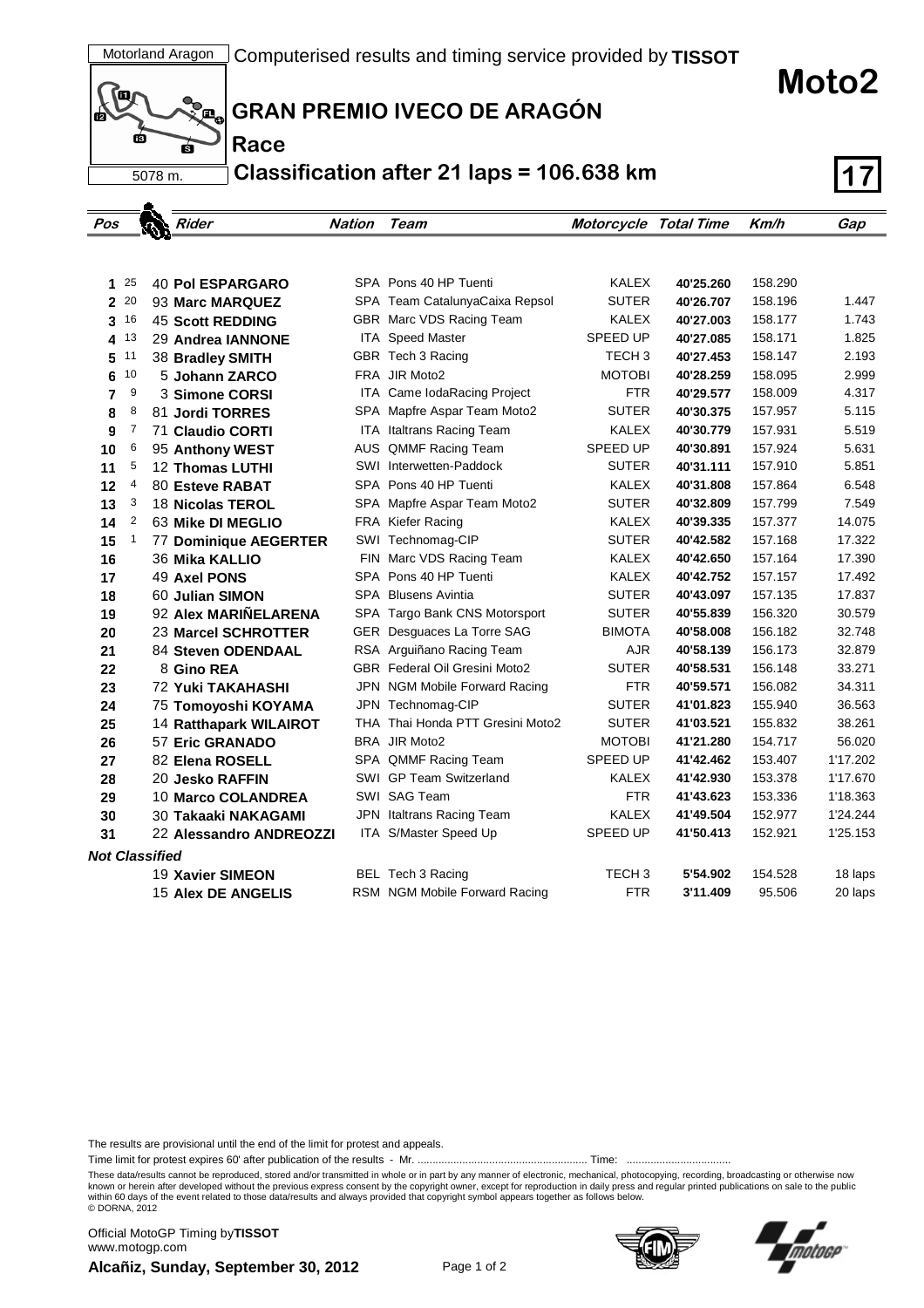

**Moto2**



| Race condition: Drv | Pole Position:      |          | <b>Simone CORSI</b>       | 1'54.343                  | 159.876 Km/h |
|---------------------|---------------------|----------|---------------------------|---------------------------|--------------|
| Air: 17°            | <b>Fastest Lap:</b> | Lap $18$ | <b>Pol ESPARGARO</b>      | 1'54.511                  | 159.642 Km/h |
| Humidity: 54%       | Circuit Record Lap: | 2011     | <b>Marc MARQUEZ</b>       | 1'53.956                  | 160.419 Km/h |
| Ground: 22°         | Circuit Best Lap:   | 2011     | <b>Marc MARQUEZ</b>       | 1'53.296                  | 161.354 Km/h |
|                     |                     | 12:05'00 |                           | <b>SIGHTING LAP START</b> |              |
|                     |                     | 12:18'00 |                           | <b>WARM UP LAP START</b>  |              |
|                     |                     | 12:22'01 |                           | <b>RACE START</b>         |              |
|                     |                     | 12:22'48 | Takaaki NAKAGAMI          | crashed out - Rider OK    |              |
|                     |                     |          | 12:22'48 Alex DE ANGELIS  | crashed out - Rider OK    |              |
|                     |                     |          | 12:24'05 Takaaki NAKAGAMI | re-joined race            |              |
|                     |                     |          | 12:24'05 Alex DE ANGELIS  | re-joined race            |              |
|                     |                     | 12:24'55 |                           | No jump start             |              |
|                     |                     |          | 12:25'13 Alex DE ANGELIS  | entered pits and retired  |              |
|                     |                     |          | 12:29'50 Xavier SIMEON    | crashed out - Rider OK    |              |

The results are provisional until the end of the limit for protest and appeals.

Time limit for protest expires 60' after publication of the results - Mr. ......................................................... Time: ...................................

These data/results cannot be reproduced, stored and/or transmitted in whole or in part by any manner of electronic, mechanical, photocopying, recording, broadcasting or otherwise now<br>known or herein after developed without within 60 days of the event related to those data/results and always provided that copyright symbol appears together as follows below. © DORNA, 2012

**Alcañiz, Sunday, September 30, 2012** Page 2 of 2 Official MotoGP Timing by **TISSOT**www.motogp.com



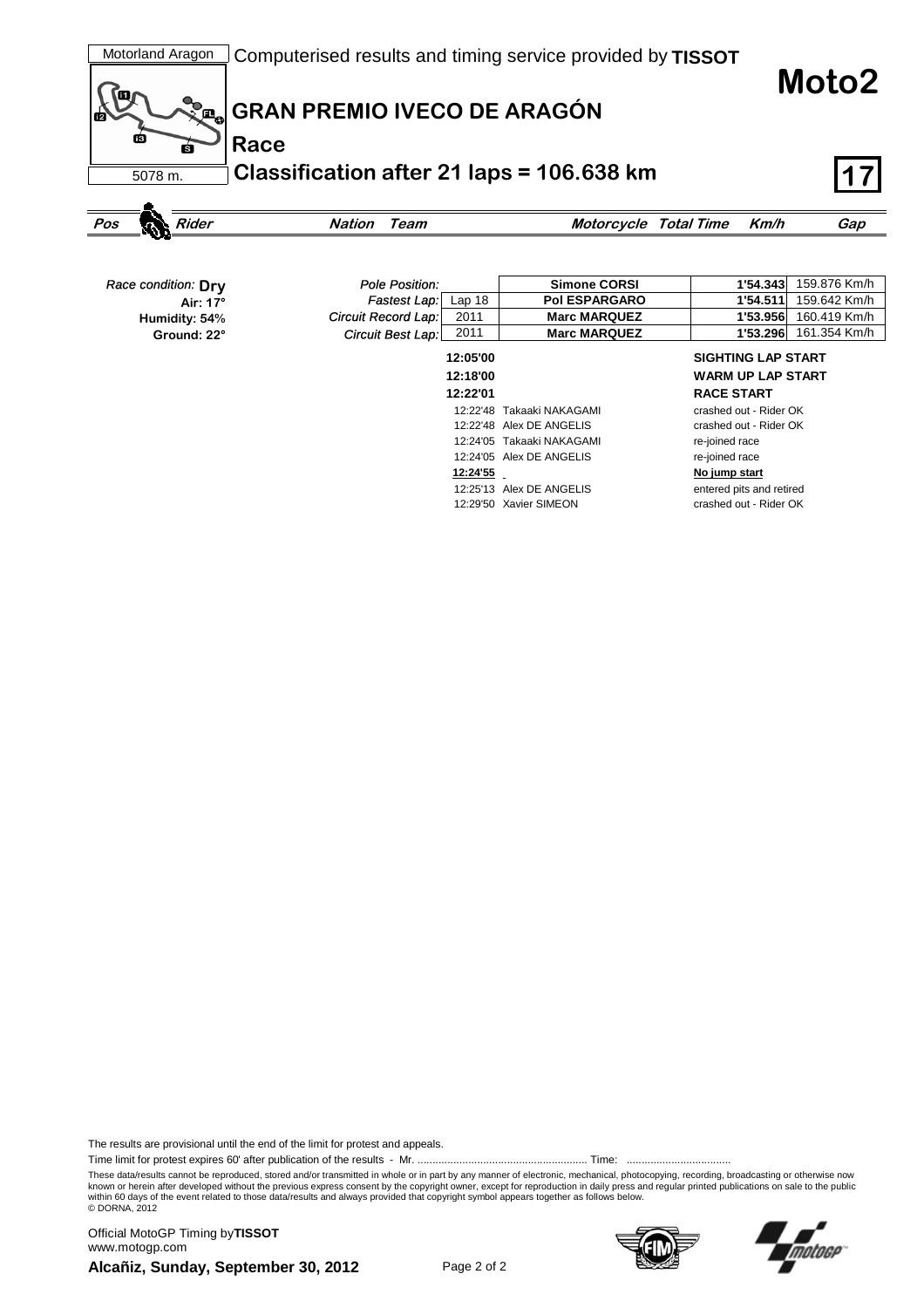



**GRAN PREMIO IVECO DE ARAGÓN**

**Classification after 20 laps = 101.56 km 17**

| Pos                   |              | Rider                    | <b>Nation</b> | Team                               | <b>Motorcycle Total Time</b> |           | Km/h    | Gap      |
|-----------------------|--------------|--------------------------|---------------|------------------------------------|------------------------------|-----------|---------|----------|
|                       |              |                          |               |                                    |                              |           |         |          |
|                       |              |                          |               |                                    |                              |           |         |          |
|                       | $1^{25}$     | <b>39 Luis SALOM</b>     |               | SPA RW Racing GP                   | KALEX KTM                    | 40'56.391 | 148.842 |          |
|                       | 2 20         | 11 Sandro CORTESE        |               | GER Red Bull KTM Ajo               | <b>KTM</b>                   | 40'56.546 | 148.833 | 0.155    |
|                       | 3 16         | 94 Jonas FOLGER          |               | GER Mapfre Aspar Team Moto3        | KALEX KTM                    | 40'56.753 | 148.820 | 0.362    |
| 4                     | 13           | 52 Danny KENT            |               | GBR Red Bull KTM Ajo               | <b>KTM</b>                   | 40'57.506 | 148.775 | 1.115    |
| 5                     | 11           | 7 Efren VAZQUEZ          |               | SPA JHK t-shirt Laglisse           | FTR HONDA                    | 40'57.551 | 148.772 | 1.160    |
| 6                     | 10           | 42 Alex RINS             |               | SPA Estrella Galicia 0.0           | <b>SUTER HONDA</b>           | 40'58.156 | 148.735 | 1.765    |
| $\overline{7}$        | 9            | 96 Louis ROSSI           |               | FRA Racing Team Germany            | FTR HONDA                    | 40'58.230 | 148.731 | 1.839    |
| 8                     | 8            | 44 Miguel OLIVEIRA       |               | POR Estrella Galicia 0,0           | <b>SUTER HONDA</b>           | 40'58.363 | 148.723 | 1.972    |
| 9                     | 7            | 61 Arthur SISSIS         |               | AUS Red Bull KTM Ajo               | KTM                          | 40'58.806 | 148.696 | 2.415    |
| 10                    | 6            | 27 Niccolò ANTONELLI     |               | ITA San Carlo Gresini Moto3        | FTR HONDA                    | 40'58.978 | 148.686 | 2.587    |
| 11                    | 5            | 84 Jakub KORNFEIL        |               | CZE Redox-Ongetta-Centro Seta      | FTR HONDA                    | 40'59.236 | 148.670 | 2.845    |
| 12                    | 4            | 19 Alessandro TONUCCI    |               | <b>ITA</b> Team Italia FMI         | FTR HONDA                    | 40'59.458 | 148.657 | 3.067    |
| 13                    | 3            | 23 Alberto MONCAYO       |               | SPA Andalucia JHK t-shirt Laglisse | FTR HONDA                    | 41'00.154 | 148.615 | 3.763    |
| 14                    | 2            | 31 Niklas AJO            |               | FIN TT Motion Events Racing        | <b>KTM</b>                   | 41'11.290 | 147.945 | 14.899   |
| 15                    | $\mathbf{1}$ | <b>12 Alex MARQUEZ</b>   |               | SPA Ambrogio Next Racing           | <b>SUTER HONDA</b>           | 41'11.432 | 147.936 | 15.041   |
| 16                    |              | 41 Brad BINDER           |               | RSA RW Racing GP                   | KALEX KTM                    | 41'32.861 | 146.665 | 36.470   |
| 17                    |              | 32 Isaac VIÑALES         |               | SPA Ongetta-Centro Seta            | FTR HONDA                    | 41'33.813 | 146.609 | 37.422   |
| 18                    |              | 9 Toni FINSTERBUSCH      |               | <b>GER</b> Racing Team Germany     | <b>HONDA</b>                 | 41'33.848 | 146.607 | 37.457   |
| 19                    |              | 8 Jack MILLER            |               | AUS Caretta Technology             | <b>HONDA</b>                 | 41'34.703 | 146.556 | 38.312   |
| 20                    |              | 29 Luca AMATO            |               | GER Mapfre Aspar Team Moto3        | KALEX KTM                    | 41'37.222 | 146.409 | 40.831   |
| 21                    |              | 89 Alan TECHER           |               | FRA Technomag-CIP-TSR              | <b>TSR HONDA</b>             | 41'37.240 | 146.408 | 40.849   |
| 22                    |              | <b>17 John McPHEE</b>    |               | <b>GBR</b> Caretta Technology      | <b>KRP HONDA</b>             | 41'38.270 | 146.347 | 41.879   |
| 23                    |              | <b>30 Giulian PEDONE</b> |               | SWI Ambrogio Next Racing           | <b>SUTER HONDA</b>           | 41'38.435 | 146.338 | 42.044   |
| 24                    |              | 58 Juan Francisco GUEVAR |               | SPA Wild Wolf BST                  | FTR HONDA                    | 41'52.287 | 145.531 | 55.896   |
| 25                    |              | 99 Danny WEBB            |               | GBR Mahindra Racing                | MAHINDRA                     | 41'59.078 | 145.138 | 1'02.687 |
| 26                    |              | 51 Kenta FUJII           |               | JPN Technomag-CIP-TSR              | <b>TSR HONDA</b>             | 42'14.446 | 144.258 | 1'18.055 |
| 27                    |              | 80 Armando PONTONE       |               | <b>ITA IodaRacing Project</b>      | <b>IODA</b>                  | 42'14.765 | 144.240 | 1'18.374 |
| <b>Not Classified</b> |              |                          |               |                                    |                              |           |         |          |
|                       |              | 26 Adrian MARTIN         |               | SPA JHK t-shirt Laglisse           | FTR HONDA                    | 35'17.384 | 146.772 | 3 laps   |
|                       |              | 95 Miroslav POPOV        |               | CZE Mahindra Racing                | <b>MAHINDRA</b>              | 33'44.885 | 144.449 | 4 laps   |
|                       |              | 63 Zulfahmi KHAIRUDDIN   |               | MAL AirAsia-Sic-Ajo                | <b>KTM</b>                   | 28'39.663 | 148.826 | 6 laps   |
|                       |              | <b>5 Romano FENATI</b>   |               | <b>ITA</b> Team Italia FMI         | <b>FTR HONDA</b>             | 18'34.409 | 147.636 | 11 laps  |
|                       |              | 49 Jorge NAVARRO         |               | SPA Bradol Larresport              | <b>HONDA</b>                 | 2'12.497  | 137.971 | 19 laps  |
|                       |              | 53 Jasper IWEMA          |               | NED Moto FGR                       | <b>FGR HONDA</b>             | 3'17.601  | 92.513  | 19 laps  |
| <b>Not started</b>    |              |                          |               |                                    |                              |           |         |          |
|                       |              | 25 Maverick VIÑALES      |               | SPA Blusens Avintia                | FTR HONDA                    |           |         |          |

The results are provisional until the end of the limit for protest and appeals.

Time limit for protest expires 60' after publication of the results - Mr. ......................................................... Time: ...................................

These data/results cannot be reproduced, stored and/or transmitted in whole or in part by any manner of electronic, mechanical, photocopying, recording, broadcasting or otherwise now<br>known or herein after developed without within 60 days of the event related to those data/results and always provided that copyright symbol appears together as follows below. © DORNA, 2012

**Alcañiz, Sunday, September 30, 2012** Page 1 of 2 Official MotoGP Timing by **TISSOT**www.motogp.com



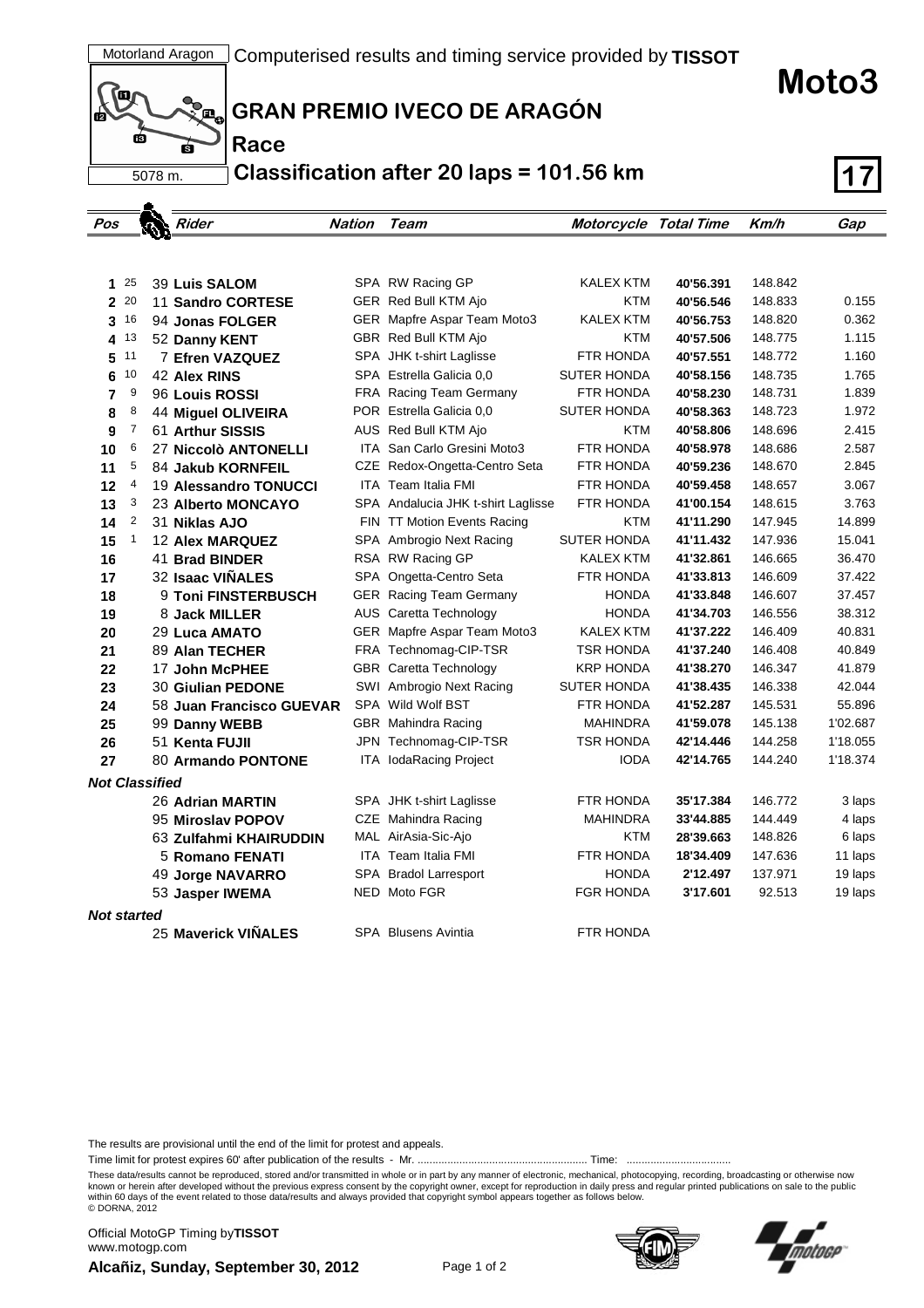

| Race condition: Dry | Pole Position:            |                  | <b>Jonas FOLGER</b>          | 2'01.715                  | 150.193 Km/h |
|---------------------|---------------------------|------------------|------------------------------|---------------------------|--------------|
| Air: 15°            | Fastest Lap (New record): | Lap <sub>3</sub> | Danny KENT                   | 2'01.351                  | 150.643 Km/h |
| Humidity: 67%       | Circuit Record Lap:       |                  | New category                 |                           |              |
| Ground: 16°         | <b>Circuit Best Lap:</b>  | 2012             | Danny KENT                   | 2'01.351                  | 150.643 Km/h |
|                     |                           | 10:45'00         |                              | <b>SIGHTING LAP START</b> |              |
|                     |                           | 10:58'00         |                              | <b>WARM UP LAP START</b>  |              |
|                     |                           | 11:01'13         |                              | <b>RACE START</b>         |              |
|                     |                           |                  | 11:01'14 Maverick VIÑALES    | did not start             |              |
|                     |                           | 11:03'12         |                              | No jump start             |              |
|                     |                           |                  | 11:03'16 Jasper IWEMA        | crashed out - Rider OK    |              |
|                     |                           |                  | 11:03'31 Jasper IWEMA        | re-joined race            |              |
|                     |                           |                  | 11:04'33 Jasper IWEMA        | entered pits and retired  |              |
|                     |                           |                  | 11:04'44 Jorge NAVARRO       | crashed out - Rider OK    |              |
|                     |                           |                  | 11:19'48 Romano FENATI       | entered pits and retired  |              |
|                     |                           |                  | 11:30'55 Zulfahmi KHAIRUDDIN | crashed out - Rider OK    |              |
|                     |                           |                  | 11:36'08 Miroslay POPOV      | retired                   |              |
|                     |                           |                  | 11:37'04 Adrian MARTIN       | crashed out - Rider OK    |              |

The results are provisional until the end of the limit for protest and appeals.

Time limit for protest expires 60' after publication of the results - Mr. ......................................................... Time: ...................................

These data/results cannot be reproduced, stored and/or transmitted in whole or in part by any manner of electronic, mechanical, photocopying, recording, broadcasting or otherwise now<br>known or herein after developed without within 60 days of the event related to those data/results and always provided that copyright symbol appears together as follows below. © DORNA, 2012

**Alcañiz, Sunday, September 30, 2012** Page 2 of 2 Official MotoGP Timing by **TISSOT**www.motogp.com

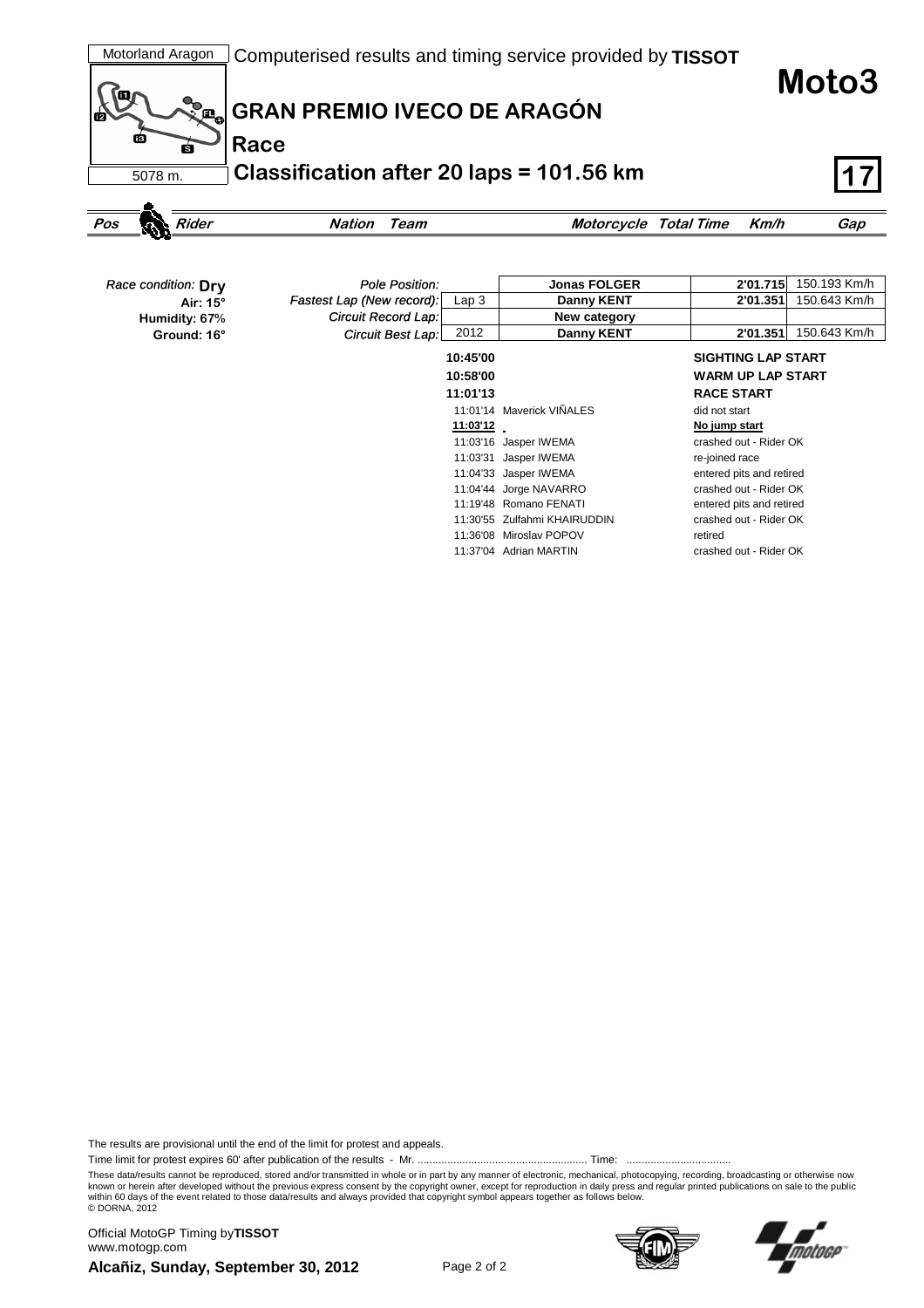**RookiesCup**



**Race**

## **GRAN PREMIO IVECO DE ARAGÓN**

**Classification after 15 laps = 76.17 km 20**

| Pos                   |      | <b>Rider</b>                 | Nation | Team                                   | Motorcycle Total Time |           | Km/h    | Gap      |
|-----------------------|------|------------------------------|--------|----------------------------------------|-----------------------|-----------|---------|----------|
|                       |      |                              |        |                                        |                       |           |         |          |
|                       |      |                              |        |                                        |                       |           |         |          |
| 1                     | 25   | 50 Lukas TRAUTMANN           |        | AUT Red Bull MotoGP Rookies Cup        | <b>KTM</b>            | 32'13.341 | 141.833 |          |
|                       | 2 20 | 24 Marcos RAMIREZ            |        | SPA Red Bull MotoGP Rookies Cup        | <b>KTM</b>            | 32'13.445 | 141.825 | 0.104    |
| 3                     | 16   | 66 Florian ALT               |        | GER Red Bull MotoGP Rookies Cup        | <b>KTM</b>            | 32'13.475 | 141.823 | 0.134    |
|                       | 4 13 | 28 Bradley RAY               |        | GBR Red Bull MotoGP Rookies Cup        | <b>KTM</b>            | 32'14.170 | 141.772 | 0.829    |
| 5                     | 11   | 98 Karel HANIKA              |        | CZE Red Bull MotoGP Rookies Cup        | <b>KTM</b>            | 32'14.222 | 141.768 | 0.881    |
| 6                     | 10   | 29 Stefano MANZI             |        | ITA Red Bull MotoGP Rookies Cup        | <b>KTM</b>            | 32'14.278 | 141.764 | 0.937    |
| 7                     | 9    | 88 Jorge MARTIN              |        | SPA Red Bull MotoGP Rookies Cup        | <b>KTM</b>            | 32'14.871 | 141.721 | 1.530    |
| 8                     | 8    | 27 Joe ROBERTS               |        | USA Red Bull MotoGP Rookies Cup        | <b>KTM</b>            | 32'24.378 | 141.028 | 11.037   |
| 9                     | 7    | 8 Hafiq AZMI                 |        | MAL Red Bull MotoGP Rookies Cup        | <b>KTM</b>            | 32'24.412 | 141.025 | 11.071   |
| 10                    | 6    | <b>19 Tarran MACKENZIE</b>   |        | GBR Red Bull MotoGP Rookies Cup        | <b>KTM</b>            | 32'56.431 | 138.740 | 43.090   |
| 11                    | 5    | 3 Diego PEREZ                |        | SPA Red Bull MotoGP Rookies Cup        | <b>KTM</b>            | 33'04.188 | 138.198 | 50.847   |
| 12                    | 4    | 77 Kyle RYDE                 |        | GBR Red Bull MotoGP Rookies Cup        | <b>KTM</b>            | 33'12.485 | 137.623 | 59.144   |
| 13                    | 3    | <b>46 Yui WATANABE</b>       |        | JPN Red Bull MotoGP Rookies Cup        | <b>KTM</b>            | 33'22.362 | 136.944 | 1'09.021 |
| 14                    | 2    | 18 Aaron ESPAÑA              |        | SPA Red Bull MotoGP Rookies Cup        | <b>KTM</b>            | 33'29.676 | 136.445 | 1'16.335 |
| 15                    |      | <b>47 Nicolo CASTELLINI</b>  |        | ITA Red Bull MotoGP Rookies Cup        | <b>KTM</b>            | 32'33.395 | 131.018 | 1 lap    |
|                       |      | <b>Finished through pits</b> |        |                                        |                       |           |         |          |
|                       |      | 5 Philipp OETTL              |        | GER Red Bull MotoGP Rookies Cup        | <b>KTM</b>            | 34'57.559 | 130.729 | 2'44.218 |
| <b>Not Classified</b> |      |                              |        |                                        |                       |           |         |          |
|                       |      | 11 Livio LOI                 |        | <b>BEL Red Bull MotoGP Rookies Cup</b> | <b>KTM</b>            | 30'00.986 | 142.106 | 1 lap    |
|                       |      | 95 Scott DEROUE              |        | NED Red Bull MotoGP Rookies Cup        | <b>KTM</b>            | 30'06.471 | 141.674 | 1 lap    |
|                       |      | 34 Jordan WEAVING            |        | RSA Red Bull MotoGP Rookies Cup        | <b>KTM</b>            | 25'50.202 | 141.510 | 3 laps   |
|                       |      | 7 Lorenzo BALDASSARRI        |        | ITA Red Bull MotoGP Rookies Cup        | <b>KTM</b>            | 14'46.053 | 123.790 | 9 laps   |
|                       |      | 21 Filippo SCALBI            |        | ITA Red Bull MotoGP Rookies Cup        | <b>KTM</b>            | 9'01.356  | 135.074 | 11 laps  |
|                       |      | 75 Ivo LOPES                 |        | POR Red Bull MotoGP Rookies Cup        | <b>KTM</b>            | 2'14.795  | 135.619 | 14 laps  |

The results are provisional until the end of the limit for protest and appeals.

Time limit for protest expires 60' after publication of the results - Mr. ......................................................... Time: ...................................

DORNA DATA PROCESING. TIMING SERVICE DORNA DATA PROCESSING TIMING SERVICE DORNA DRIG SERVICE DORNA DATA PROCESSING TIMING SERVICE DORNA DATA PROCESSING TIMING SERVICE DORNA DATA PROCESSING TIMING SERVICE DORNA DATA PROCESS





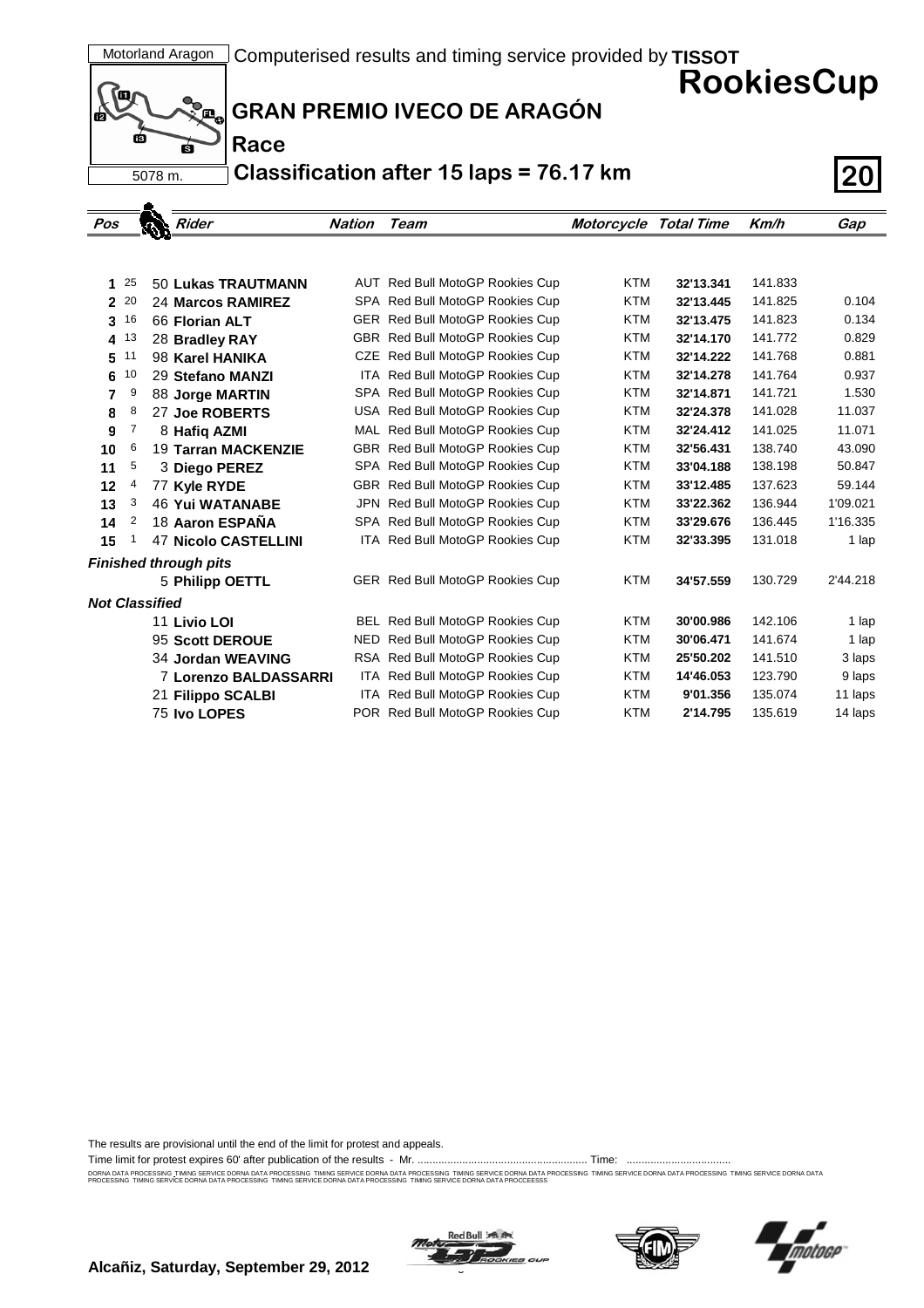

*Circuit Record Lap: Circuit Best Lap:*

*Fastest Lap (New record):* Lap 12 **Livio LOI 2'06.969** 143.978 Km/h

**New circuit**

**16:31'22 RACE START 16:32'09 No jump start** 16:34'25 Yui WATANABE crashed out - Rider OK 16:34'58 Yui WATANABE re-joined race 16:35'28 Ivo LOPES crashed out - Rider OK 16:39'01 Nicolo CASTELLINI crashed out - Rider OK 16:39'20 Nicolo CASTELLINI re-joined race 16:41'06 Aaron ESPAÑA crashed out - Rider OK 16:41'14 Aaron ESPAÑA re-joined race 16:43'23 Filippo SCALBI retired

2012 **Livio LOI 2'06.969** 143.978 Km/h

**16:15'00 SIGHTING LAP START 16:28'00 WARM UP LAP START**

16:43'28 Lorenzo BALDASSARRI crashed out - Rider OK 16:43'28 Philipp OETTL crashed out - Rider OK 16:44'03 Lorenzo BALDASSARRI re-joined race 16:44'14 Philipp OETTL re-joined race 16:45'56 Diego PEREZ crashed out - Rider OK 16:46'08 Diego PEREZ re-joined race 16:46'11 Lorenzo BALDASSARRI entered pits and retired 16:59'16 Jordan WEAVING crashed out - Rider OK

17:02'56 Scott DEROUE crashed out - Rider OK 17:06'21 Philipp OETTL entered pits and retired

17:01'41 Livio LOI retired

| The results are provisional until the end of the limit for protest and appeals. |  |  |  |  |  |  |  |
|---------------------------------------------------------------------------------|--|--|--|--|--|--|--|
|---------------------------------------------------------------------------------|--|--|--|--|--|--|--|

Time limit for protest expires 60' after publication of the results - Mr. ......................................................... Time: ...................................

**Air: 17°**

**Ground: 16° Humidity: 80%**

DORNA DATA PROCESING. TIMING SERVICE DORNA DATA PROCESSING TIMING SERVICE DORNA DRIG SERVICE DORNA DATA PROCESSING TIMING SERVICE DORNA DATA PROCESSING TIMING SERVICE DORNA DATA PROCESSING TIMING SERVICE DORNA DATA PROCESS